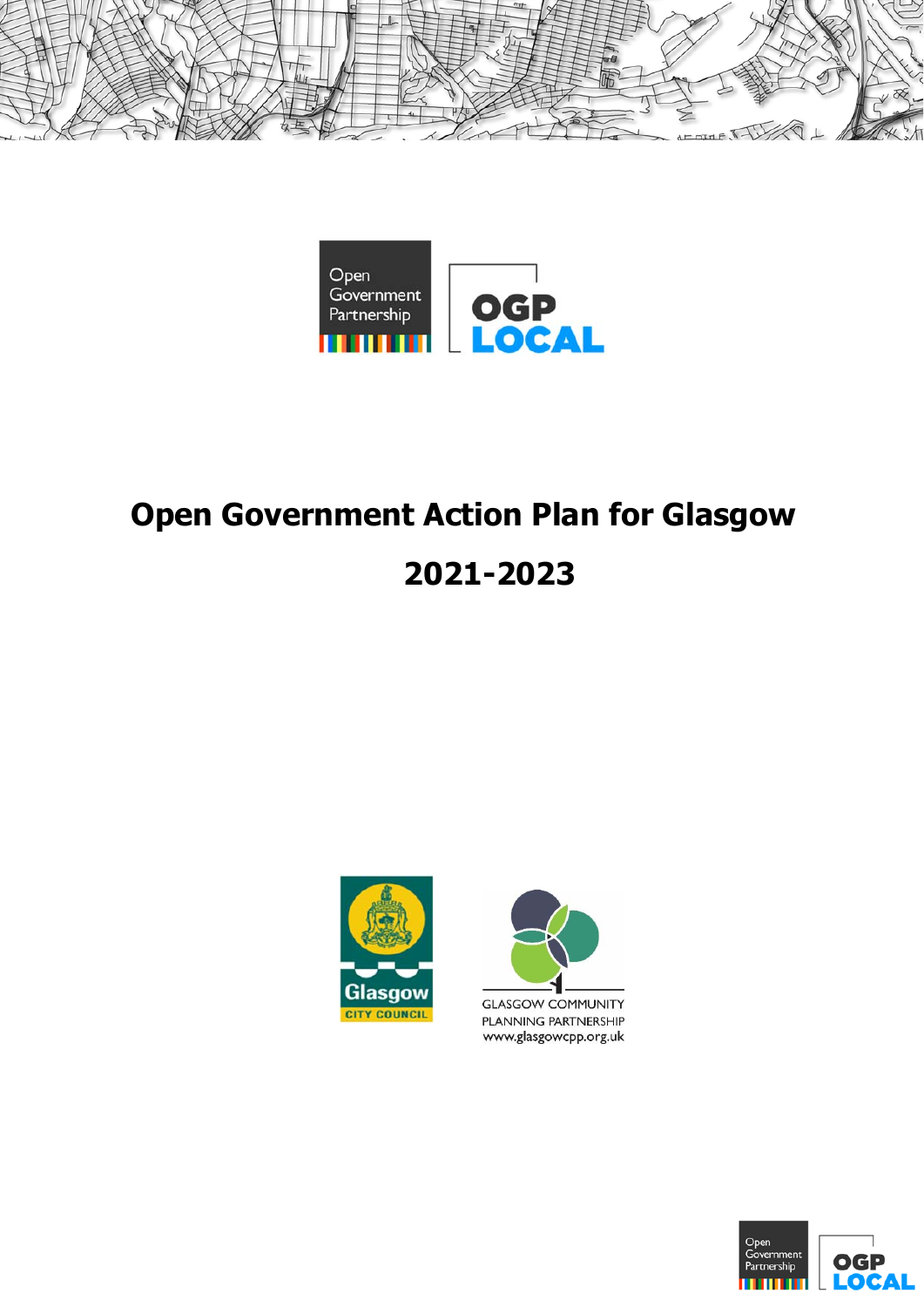

# **1. Duration**

This Open Government Action Plan covers a 2-year period from September 2021 to September 2023.

# **2. Foreword**

Glasgow City Council is committed to Open Government principles as essential to our ambitions to be world class in city governance and empowering our citizens, giving them a stake in what happens in their communities and communities of interest. Our City Government committed as an early priority to reform decision-making arrangements to improve transparency and accountability and opportunities for citizens to take part in decisions - Open Government is key to empowering our citizens and improving our ways of working.

Glasgow City Council will embrace an Open Government agenda, recognising the OGP values and principles of openness, transparency, accountability and participation as essential to improving public services. City partners support Open Government ambitions as an opportunity to inform a new City Vision based on achieving improved outcomes for our citizens and reshaping how we use our collective public service resources in Glasgow. The OGP Local Programme will help us deliver an impactful Open Government Action Plan in Glasgow to accelerate progress and develop our learning – ultimately helping us improve citizen involvement in democratic decision making, accelerate citizen led redesign, improve access to services using technology, and improve the quality and responsiveness of local place-based decisions and services.

We wish to accelerate Open Government in Glasgow, taking open government principles and actions further, and as the economic and social recovery of the City from the global pandemic shows, we succeed by working with our communities and partners, involving them more in decision-making and governance of their local place and city.

In this first Open Government Action Plan for Glasgow 2021-2023 we will focus on three key areas for improvement, as fundamental pillars for our future Open Government work:

- **Participatory Democracy** and devolving decisions to the lowest level in the city's governance and investigating local governance arrangements to achieve this;
- **Access to Information** as a key theme in our engagement on Open Government with communities and the Third Sector; and
- **Building Awareness and Communications on Open Government** in the city to expand our open government community within Glasgow and ensure for future Action Plans we develop our co-creation process and increase levels of engagement and participation.

However, our approach to Open Government will be an ongoing cycle - this first Action Plan for Glasgow represents our first steps and the building blocks for our future work and continuous improvement planning and learning.

Glasgow City Council, Glasgow Chamber of Commerce, Glasgow Third Sector Interface Network, NHS Greater Glasgow and Clyde, and Police Scotland have collaborated on the development of this first Open Government Action Plan for Glasgow, providing the time, commitment and resource to drive forward the OGP Local process in Glasgow - and we will continue to work together to lead and co-ordinate its implementation. Glasgow Community Planning Partnership will continue to be the space for Local Government and non-governmental stakeholder participation in the development, implementation and

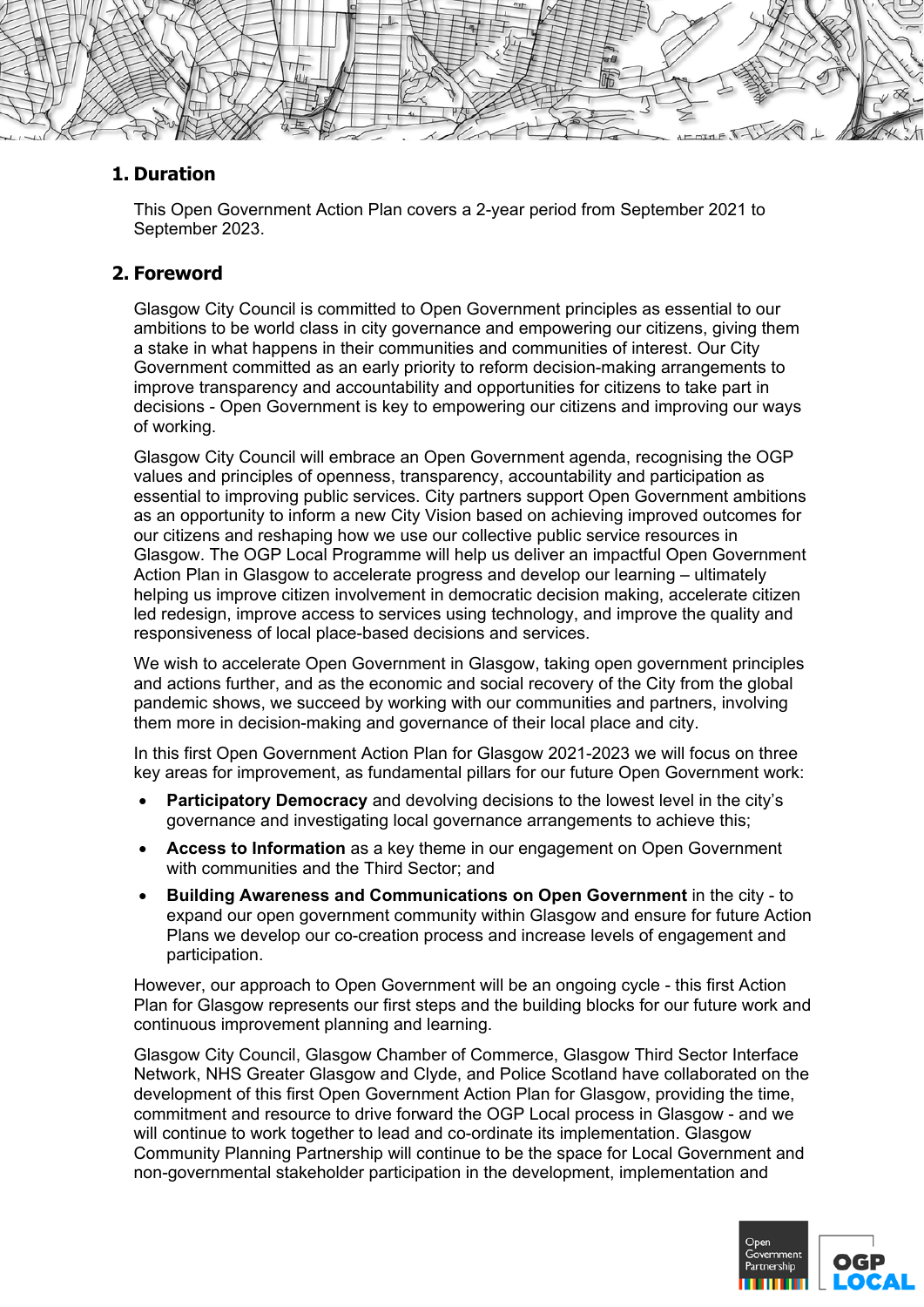

review of the Open Government Action Plan, and is well placed to provide this strategic oversight of our Open Government Plan - as an existing partnership which brings together key city partners including voluntary and community sector representatives, and essential in driving the community and citizen empowerment agenda in our city.

As Leader of Glasgow City Council, I am delighted to present this first Open Government Action Plan for Glasgow – it is fundamental to our Open Government ambitions and future work, and provides our commitment to embracing the values of openness, transparency, accountability and participation as essential to improving public services and outcomes for Glaswegians.

**Councillor Susan Aitken Leader of Glasgow City Council**

# **3. Open Government Challenges, Opportunities and Strategic Vision**

## **Open Government Vision in Glasgow**

Glasgow City Council is committed to Open Government principles as essential to our ambitions to be **world class in city governance** and build on the strength of our people. Our ambitions and future direction are set out within our Strategic Plan 2017-2022, which has at its heart delivering a step change in how we embed social justice in our policy making and empowering our citizens, giving them a stake in what happens in their communities and communities of interest.

Our City Government committed as an early priority to reform decision-making arrangements to improve transparency and accountability and opportunities for citizens to take part in decisions. Open Government was a key feature in the recommendations from our Review of Governance and Accountability Arrangements in Glasgow City Council and the Council is committed to delivering a step change in empowering our citizens and improving our ways of working.

Glasgow City Council will embrace an Open Government agenda, recognising the OGP values and principles of openness, transparency, accountability and participation are essential to improving public services. City partners support an Open Government agenda, which also provides an opportunity to inform a new City Vision based on achieving improved outcomes for our citizens and reshaping how we use our collective public service resources in Glasgow. We will bring our willingness to use innovative practices to our Open Government work to build a more prosperous, more sustainable and empowered future for the people of Glasgow.

We wish to accelerate Open Government in Glasgow's recovery from the global pandemic, as economic and social recovery can only succeed by working with our communities and partners, involving them more in decision-making and governance of their local place and city.

#### **Achievements in Open Government**

Glasgow's achievements in Open Government to date includes:

 **Extending Participatory Budgeting**: Glasgow City Council committed £1million to develop PB pilots in 2018, focused on geographical areas and key thematic issues including youth and disability. The pilots were developed in partnership with

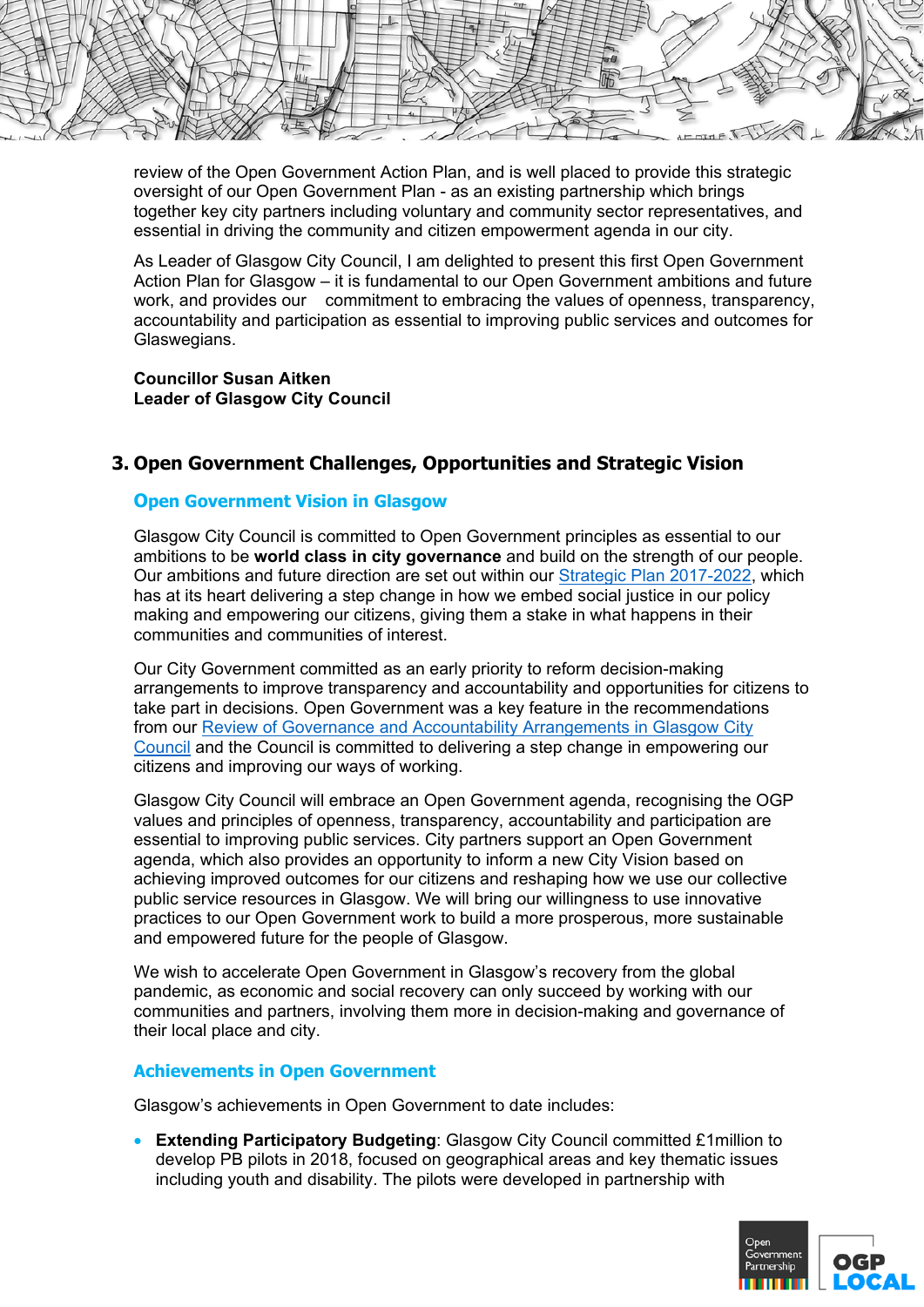HE TI

communities and local organisations and the Evaluation published in October 2019 confirmed Glasgow has demonstrated a strong commitment and clear vision for inclusive, accessible and inequalities-focused PB.

- **Introducing a City Charter**: co-produced with citizens and staff, the City Charter is an informal agreement between the council and citizens that lists our shared commitments, aims and standards, and commits to values of being an open, transparent and easily accessible organisation.
- **Ensuring citizens are more involved in local and citywide decision making**: engaging with our citizens at the earliest stage on policy and service design is essential. We held a series of Summits during 2017 to address key priorities and challenges in the City such as Homelessness and Rough Sleeping, Transport and Connectivity, and Community Empowerment and the Third Sector.
- **Addressing Climate Change: our Climate Emergency Working Group brought** together the Council with a range of partners, stakeholders, citizen and activist groups. Its recommendations aim to achieve a carbon neutral Glasgow by 2030 and include; city engagement with residents in climate conversations, growing local action in partnership with communities on climate issues, and exercising community leadership.

# **Challenges and Improvement in Open Government**

We wish to accelerate the Open Government ambition in Glasgow, taking open government principles and actions further. In this first Open Government Action Plan for Glasgow we will focus on three key areas for improvement, as fundamental pillars for our future Open Government work:

- **Participatory Democracy** and devolving decisions to the lowest level in the city's governance - involving local people in decisions on local service provision, service design and public sector spend, and investigating local governance arrangements to achieve this. The feedback during our open government engagement was that too often communities and organisations are involved after decisions have been made - Glasgow should aim to actively include all those who want to be involved in making decisions as early and as meaningfully as possible;
- **Access to Information** has been a central theme in our engagement on Open Government with communities and the Third Sector which we need to address communities and organisations lack access to information to make/understand decisions, have difficulty in finding and accessing information which is made available, and it must be easy to share feedback, ideas and opinions on programmes and initiatives; and
- **Building Awareness and Communications on Open Government** in the city developing awareness, knowledge and capacity on open government across Glasgow City Council, our Community Planning Partners and stakeholders, and within the Third Sector and Communities. This will allow us to expand our open government community within Glasgow to inform our Action Plan commitments and further incorporate our open government vision across Local Government and public sector partners. It will ensure Glasgow develops the co-creation process, increases levels of engagement and participation, and benefits from enhanced and innovative techniques and methodologies.

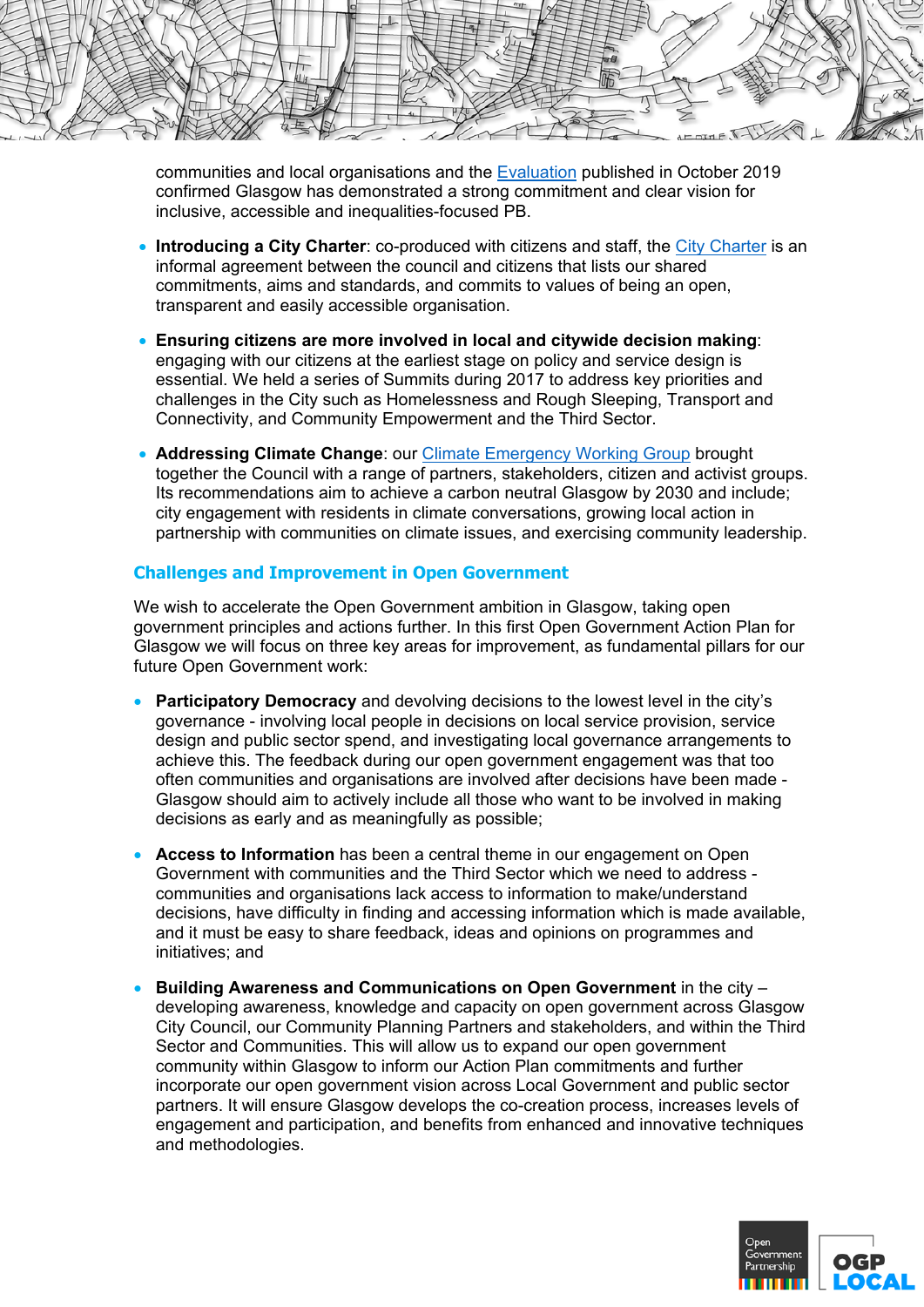

#### **Open Government Goals**

The medium-term Open Government goals for Glasgow are:

- **Participatory Democracy** and devolving decisions to the lowest level in the city's governance - involving local people in decisions on local service provision, service design and public sector spend, and investigating transparent local governance arrangements to achieve this such as Citizens Panels. Achieving local decisions informed by local people, increased community ownership and management of local services, and a strengthening of local democratic processes to transform the relationship between citizens, empowered communities and community groups, and local public service.
- Exploring an **Open Digital Engagement Platform** where citizens can share proposals for neighbourhood and city improvements - enabling communities and third sector organisations participation in local debate and decision making by providing an accessible platform to source ideas, access and share local information, and collaborate and vote on local proposals; and
- Co-creating an **Open Data Hub** with Communities where citizens can access, and interact with, a broad range of datasets from Glasgow City Council and partner organisations. This will ensure communities and organisations have ease of access to information, through datasets, informative visuals and interactive dashboards, and data stories, which inform and influence public debate and decision-making (access, accessibility and availability).

# **Open Government Action Plan: Achieving the Strategic Vision**

Glasgow's strategic ambition to be **world class in city governance** is central to our open government approach, with our people at the heart of our ambitions and future direction. We have set out to deliver a step change in our policy making, embedding social justice, and empowering our citizens – this first Open Government Action Plan for Glasgow is driven by these ambitions and focusses on early priorities to reform decision-making arrangements by improving transparency, accountability and opportunities for our citizens to take part in local and city decisions and build our open government network in the city.

The Open Government Action Plan will contribute to the achievement of our Open Government Strategic Vision specifically by: improving our ways of working; increasing opportunities for citizens to be involved in local service design and spend; and providing the information required to enable informed participation and decision-making.

We will develop our successful Participatory Budgeting pilots and move towards **Participatory Democracy** - to explore devolving of decisions to the lowest level in the city's governance and investigating the local governance arrangements to achieve this.

We will increase opportunities for participation in local debate and provide the information required for informed decision-making by exploring an **Open Digital Engagement Platform** - allowing citizens to share proposals for neighbourhood and city improvements, source ideas, access and share local information, and collaborate and vote on local proposals.

We will co-create an **Open Data Hub** with Communities - providing public information to inform participation and decision making that is suitable, available, and accessible.

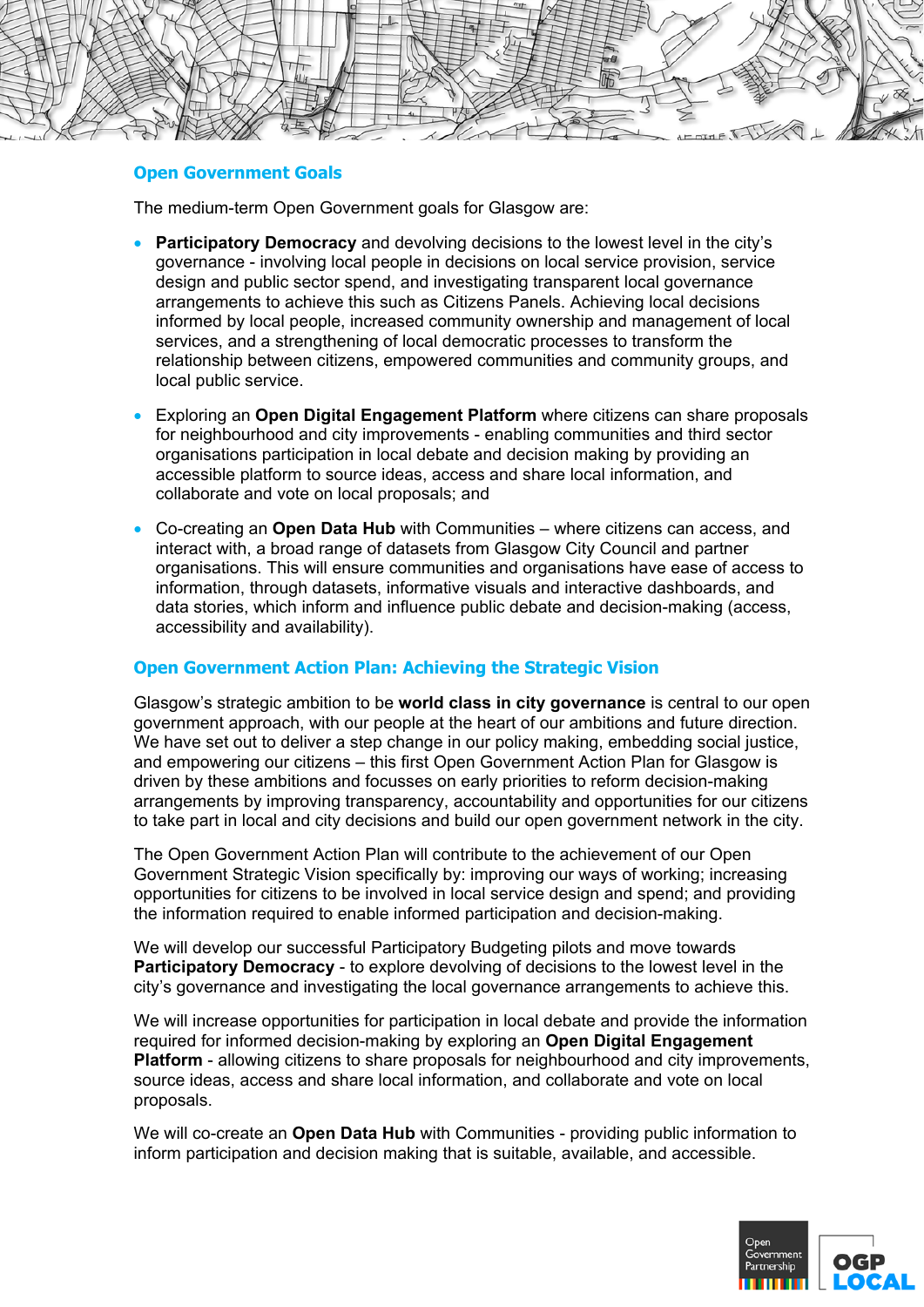

## **Open Government Contribution to Glasgow City Council's Strategic Plan**

In December 2018, Glasgow City Council committed to embracing an Open Government agenda, recognising the OGP principles of openness, transparency, accountability and participation are essential to the Council's ambitions to be world class in city governance.

The Open Government Strategic Vision contributes to Glasgow City Council's Strategic Plan 2017-2022 overall ambition to embed social justice in our policy making, and to empower our citizens, giving them a stake and say in what happens in their local communities and communities of interest. In delivering the Strategic Plan, the Council wants to see improved ways of working including: creating more opportunities for our citizens to become involved in local decisions that affect their neighbourhoods, on how money is spent, and how services are developed; and partnership working with all those who can help us build a better Glasgow.

Our Open Government Strategic Vision, and Action Plan Commitments, will contribute and elevate our progress towards the Council's strategic priorities of Resilient and Empowered Neighbourhoods, and, A Well Governed City that Listens and Responds. There is a direct link between our Open Government Action Plan and our strategic outcomes including: citizens and neighbourhoods can influence how services are developed and budgets spent; the Council has open and transparent decision making; citizens are more involved in local and citywide decision making; and we listen to citizens and respond.

# **4. Engagement and Coordination in the Open Government Vision and Action Plan**

## **Partnership and Collaboration on Open Government**

Glasgow City Council, Glasgow Chamber of Commerce, Glasgow Third Sector Interface Network, NHS Greater Glasgow and Clyde, and Police Scotland have collaborated on the development of this first Open Government Action Plan for Glasgow, and will continue to work together to co-ordinate its implementation.

The Glasgow Community Planning Partnership Executive Group will be the space for Local Government and non-governmental stakeholder participation in the development, implementation and review of the Open Government Action Plan. Glasgow Community Planning Partnership is well placed to provide strategic oversight of our Open Government Plan - as an existing partnership which brings together key city partners including voluntary and community sector representatives, and essential in driving the community and citizen empowerment agenda in our city. The GCPP Executive Group will receive Open Government updates to allow them to undertake programme monitoring and assess progress on implementation - ensuring improvement activity and capacity and resources are identified across our strategic partners to achieve outcomes.

We have established a Glasgow OGP Local Team, which has been critical to the development of our Open Government Action Plan - this is a Core Team identified by the GCPP Executive Group to take forward the planning and implementation of Glasgow's Open Government process, with the key skills required. This core team is drawn from Glasgow City Council (Chief Executive's Department), Glasgow Chamber of Commerce, Glasgow Third Sector Interface Network, NHS Greater Glasgow and Clyde, and Police Scotland - and has provided the time, commitment and resource to drive forward the OGP process in Glasgow. This OGP Local Team will now be expanded to include the

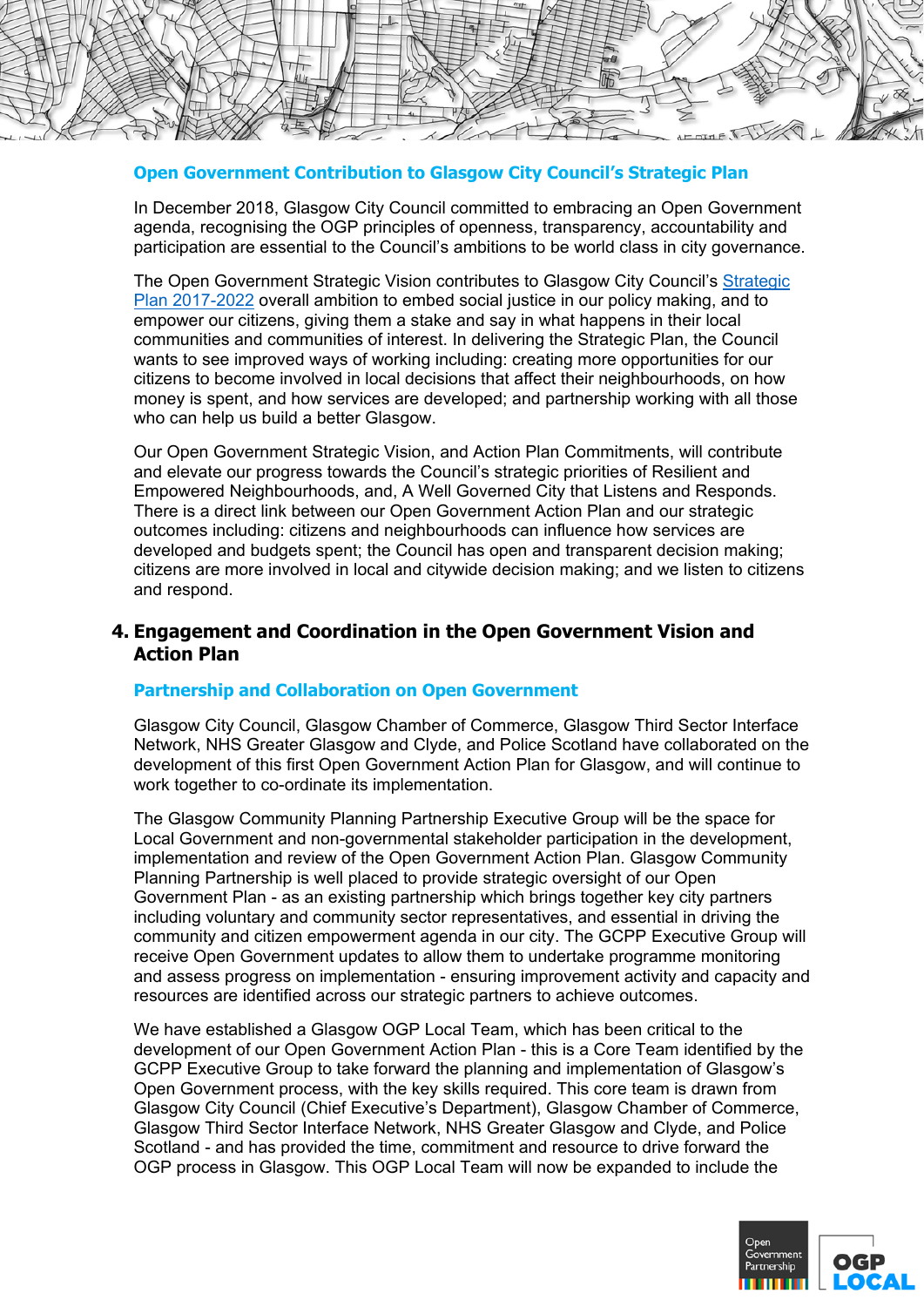

Lead Officers and key stakeholders for each of Glasgow's Open Government Commitments - with regular progress reports on each commitment reviewed by the OGP Local Team and reported to the GCPP Executive Group.

In addition to the formal links which exist between the city partners delivering the Open Government Action Plan, informal networks and stakeholder relationships have also been built and maintained from previous partnership working. This is an important dynamic as established working arrangements and collaborative approaches are in place between government and non-government stakeholders – resulting in the 'Team Glasgow' approach to Open Government.

# **Enabling Collaboration with the Third Sector and Communities**

Glasgow's co-creation process was designed during March 2021, building on established co-creation activity and due to the COVID-19 pandemic conducted online. There were 3 key stages in our co-creation process; evidence review (scoping exercise undertaken by OGP Local Team members to identify activity relevant to the Open Government Action Plan); stakeholder conversations (follow up sessions with key stakeholders and officers to further explore activity and inform potential themes for the Action Plan); and Third Sector and Stakeholder workshops (conversations and engagement on the topic of Open Government, contributing ideas and changes they would like to see, and agreeing themes or broad commitment areas). This has involved the following open government spaces:

- OGP Local Team a core team to take forward the planning and implementation of Glasgow's Open Government process. This core team is drawn from Glasgow City Council (Chief Executive's Department), Glasgow Chamber of Commerce, Glasgow Third Sector Interface Network, NHS Greater Glasgow and Clyde, and Police Scotland - and has provide the time, commitment and resource to drive forward the OGP process in Glasgow.
- Glasgow Third Sector Interface Network provides and co-ordinates third sector representation on relevant partnerships, groups and committees, and a point of liaison between the third sector and public authorities. Glasgow Third Sector Interface Network has delivered a critical role in providing information, collating views, and offering participation opportunities to voluntary and community organisations, volunteers and community enterprises in the city. The Network provided a key connection with the Third Sector to inform and influence our approach on Open Government.
- Open Government Stakeholder Discussions follow up sessions with government and non-governmental stakeholders and officers to further explore scoping exercise results, key potential programmes and initiatives in Glasgow, and inform potential themes for the Action Plan.
- Third Sector and Stakeholder Workshops 4 virtual engagement workshops to have conversations on the topic of Open Government, contributing ideas and changes they would like to see, and agreeing themes or broad commitment areas.
- Digital Media Channels our Open Government webpage hosted on the Glasgow City Council website has provided information on Open Government, update papers to Glasgow City Council Committees and Glasgow Community Planning Partnership, and findings from the third sector and stakeholder workshops (Glasgow Open Government Webpage). This has included making information available on Twitter, Facebook, and websites

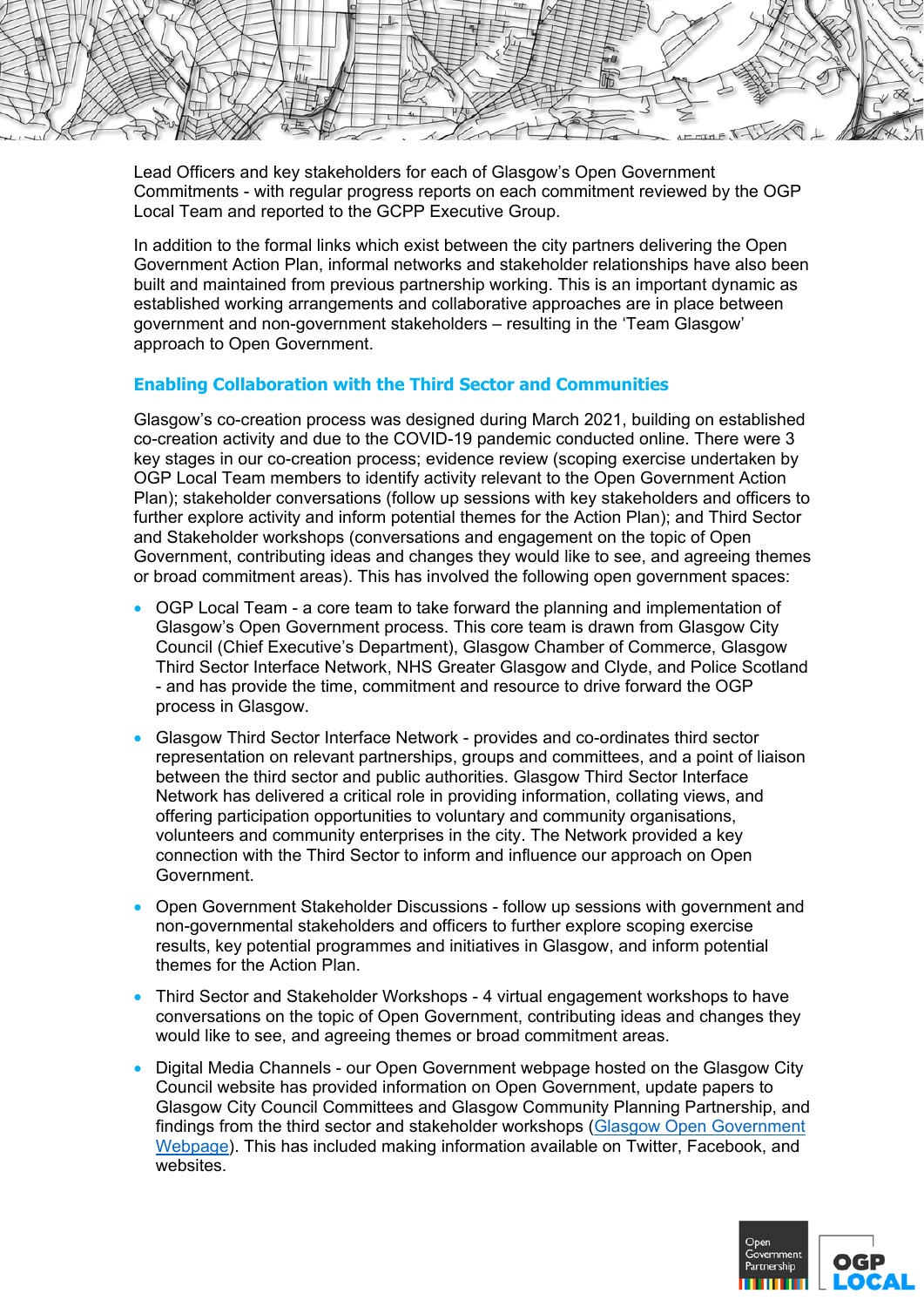

Glasgow will undertake a final Public Consultation on the Open Government Action Plan in September 2021. This public consultation will add value to our co-creation process by providing an opportunity for an open conversation on our strategic vision, the implementation of our open government commitments, awareness of the open government policy theme, and how we continue to engage and involve with our citizens in the Open Government Action Plan.

## **Diversity of Representation**

To ensure diversity of citizen representation in our co-creation spaces, the OGP Local Team have focused information, engagement and open invitations to participate through existing stakeholders:

- Glasgow Community Planning Partnership the 23 Community Planning Area Partnerships which cover three geographical localities of the city - North West, North East and South. These Area Partnerships provide opportunities for communities to engage with the local community planning progress, and review and influence progress towards implementing strategic priorities and investment at an electoral ward level. This approach ensured geographical representation across the city; and
- Glasgow Third Sector Interface Network the network provides and co-ordinates third sector representation on relevant partnerships, groups and committees, and is an established point of liaison between the third sector and public bodies. Glasgow Third Sector Interface Network has delivered a critical role in reaching a diverse range of third sector organisations in the City, with members representing disabled people, BAME communities, and other communities with protected characteristics. The network provided information, collated views, and issued invitations to participate to its membership.

To maximise representation our stakeholder workshops were offered on a number of days, at different times of day and evening, to accommodate the different availability of potential participants.

Glasgow will undertake a final Public Consultation on the Open Government Action Plan in September 2021, this open government conversation will add value to our co-creation process and hopefully provide a further opportunity to increase participation and representation, and involve more Glaswegians in the Open Government agenda. However more diverse representation is a key improvement action for our open government next steps and future engagement and co-creation processes.

# **Participation and Co-creation in the Open Government Action Plan**

The co-creation process has involved Glasgow Community Planning Partners, with Glasgow City Council, Glasgow Chamber of Commerce, Glasgow Third Sector Interface Network, NHS Greater Glasgow and Clyde, and Police Scotland taking a key role and participating in the scoping review and stakeholder conversations.

Our Third Sector and Stakeholder workshop sessions were held with representation from community groups, the third sector, and Local Government - with participation from community groups, Community Councils, voluntary sector organisations, advice charities and Elected Members. Part of the work undertaken at this stage was to raise awareness of the Open Government Partnership and what Glasgow's involvement means. It is anticipated that the information prepared and distributed will result in increased

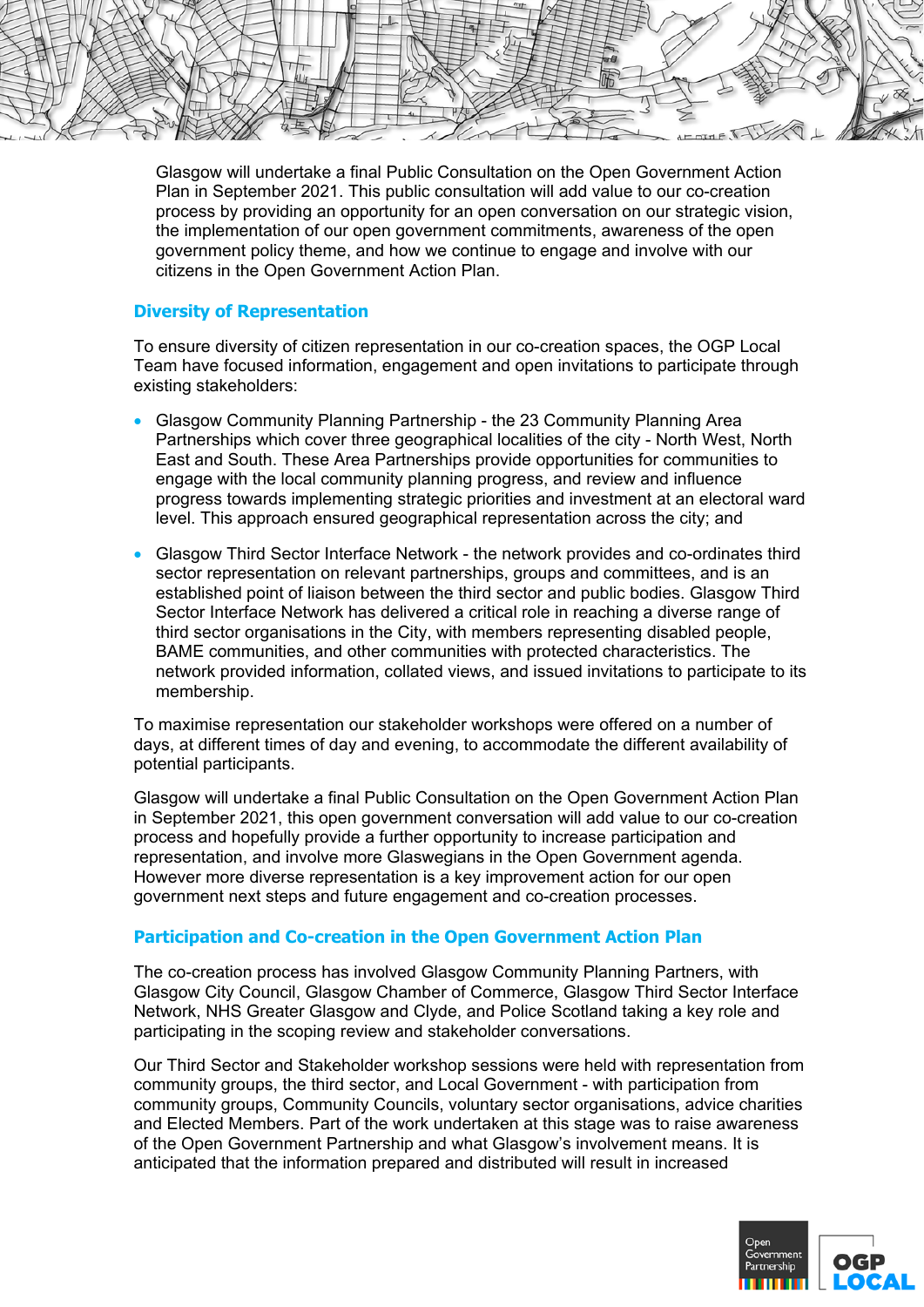

participation moving forward, and has informed our Building Awareness and Communication on Open Government commitment.

Glasgow will also undertake a final Public Consultation on the Open Government Action Plan in September 2021, providing a further opportunity for engagement and a public conversation on Open Government.

Over the development of this Action Plan, 18 groups participated in our co-creation spaces and we have hosted 23 meetings during March - September 2021.

The collaboration of government and non-governmental stakeholders will continue throughout the implementation of our Open Government Action Plan for Glasgow. Our OGP Local Team, which was established and critical to the development of our Open Government Action Plan, will continue to meet regularly to take forward planning and implementation, review progress on thematic commitments, and undertake progress reporting to the Glasgow Community Planning Partnership Executive Group. The OGP Local Team will now be expanded to include the Lead Officers and key stakeholders for each of Glasgow's Open Government commitments to improve collaboration and increased Third Sector participation.

It is essential that we develop co-creation and collaboration in the implementation of our Action Plan. We will now establish thematic commitment groups, or use exiting working groups where they currently exist, to: extend participation for co-creation; collaborate on the development and implementation of our commitment actions; and shape improvements and design solutions. The thematic commitment groups will provide the collaborative space, expertise, and resources to drive forward the open government milestones and commitments.

The Building Awareness and Communications on Open Government commitment will be an important feature in the continuing collaboration of government and non-government stakeholders - building a strong open government communications plan and raising awareness and capacity on open government across all stakeholders.

# **5. Monitoring of the OGP Action Plan**

## **Independent Monitoring Body**

The Independent Monitoring Body appointed for the Open Government Action Plan for Glasgow is the University of Glasgow.

## **Progress Monitoring with Stakeholders**

Glasgow Community Planning Partnership will provide strategic oversight of our Open Government Plan - regular updates will allow city partners to undertake programme monitoring and assess progress on implementation, ensuring improvement activity and capacity and resources are identified across strategic partners to achieve commitment outcomes.

The Glasgow OGP Local Team will be expanded to include the Lead Officer and key stakeholders for each of Glasgow's Open Government Commitments - this will ensure the OGP Local Team have regular progress reports on each commitment and can review progress on implementation. The OGP Local Team will provide 6-monthly progress reports to the Glasgow Community Planning Partnership Executive Group.

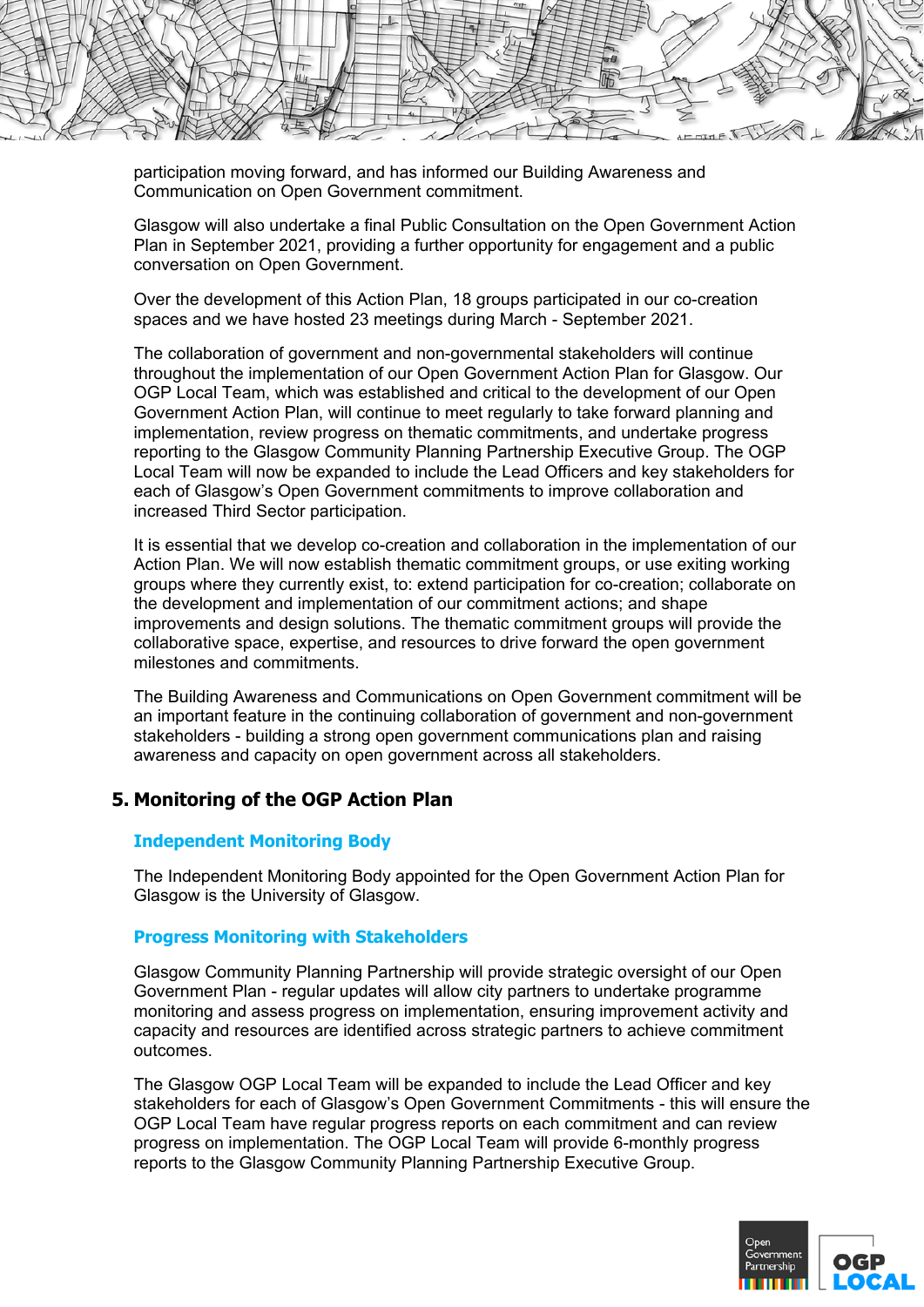

Our Open Government Thematic Commitment Groups will have responsibility for implementation, and a key function will be for thematic experts to have initial discussion and assessment on progress, achievements and improvement actions. The thematic commitment groups will provide quarterly progress reports to the OGP Local Team.

The Open Government Thematic Commitment Groups will bring together key stakeholders with responsibility for implementing and driving forward an open government commitment for Glasgow. The thematic commitment groups will have a lead partner, and an identified Lead Officer, with the Lead Officers attending the OGP Local Team providing a regular opportunity for discussion and engagement on progress. Thematic commitment groups will also be expected to submit a quarterly progress monitoring report to the OGP Local Team.

In addition to the OGP Local Team, it is anticipated that Glasgow City Council Chief Executive's Department will bring together Open Government Action Plan commitment leads on a monthly basis to discuss forward planning, commitment actions and status, and implementation issues including timescales.

## **Sharing Results with our Communities and Citizens**

Glasgow City Council's Open Government webpage will be regularly updated to share the progress and performance monitoring reports with our citizens - this webpage will be used to share all Open Government information with the public including our Open Government Action Plan, co-creation processes and results, events, opportunities to participate, and progress monitoring. During the co-creation and engagement phase we have identified, and can begin to form, a network of interested citizens - and have committed to providing regular updates as the programme progresses so they can continue to be involved. A key component of our final Public Consultation will be a conversation about approaches to share results, progress, and opportunities to participate. In the meantime, the OGP Local Team will consider developing a public tracking dashboard for publication on the open government webpage, providing information on the progress on Open Government Action Plan commitments and implementation.

The final Public Consultation on the Open Government Action Plan in September 2021 will be essential in how we further develop our communications and tools to share open government progress and results with the public - and this will inform our Open Government Communications Plan as part of the Building Awareness and Communication on Open Government commitment.

# **6. Endorsement from Non-Governmental Stakeholders**

Our stakeholders, who participated in the co-creation process, and have endorsed this first Open Government Action Plan for Glasgow are:

- Cheryl McCulloch, Senior Project Manager, Glasgow Chamber of Commerce
- Kathleen Caskie, Manager, Glasgow Third Sector Interface Network
- Nichola Brown, Health Improvement Manager, NHS Greater Glasgow and Clyde
- Lynn Ratcliff, Superintendent, Police Scotland

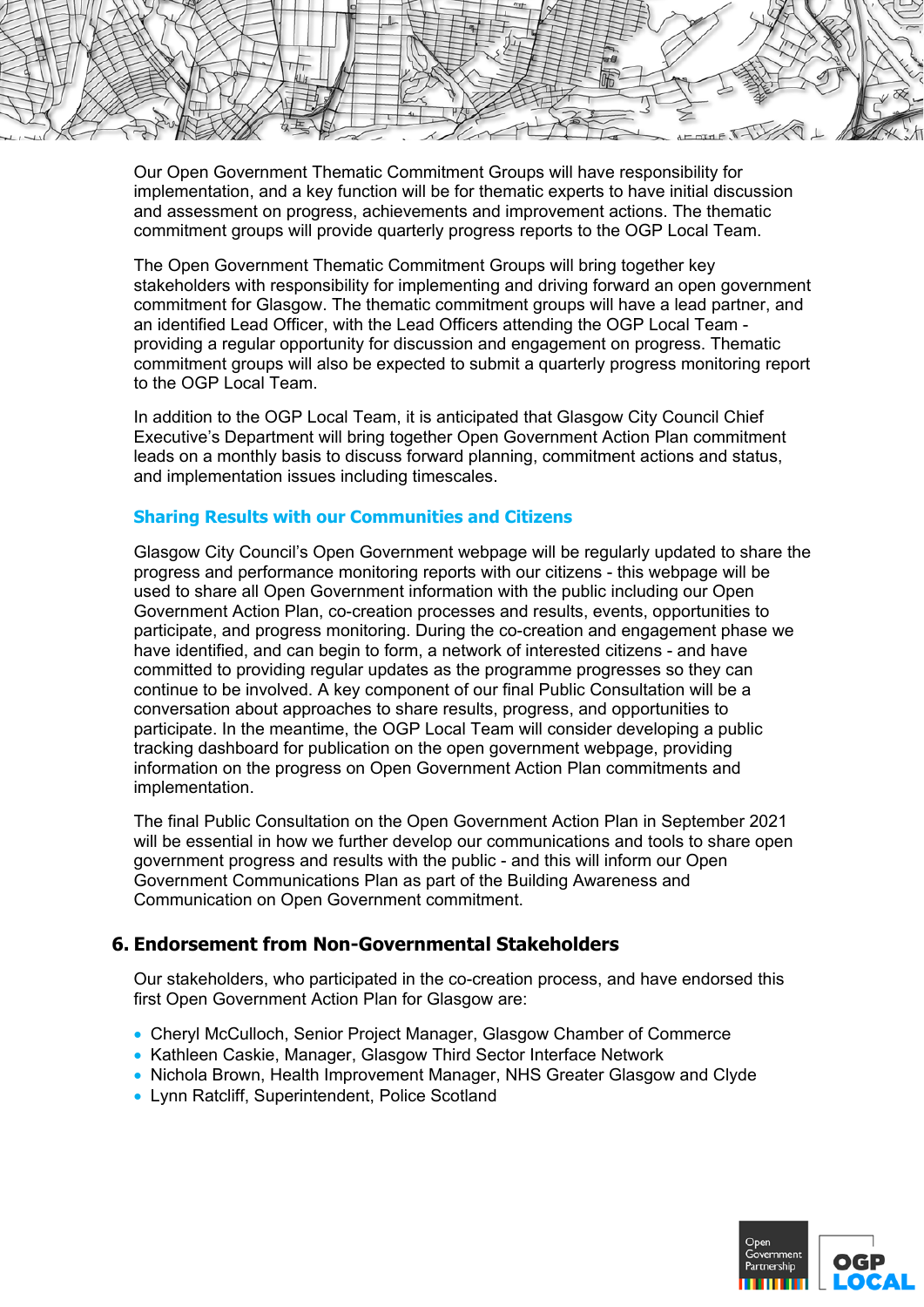

# **Commitment 1: Increasing Participatory Democracy - Developing Citizens' Panels across Glasgow**

#### **Commitment Title**:

Increasing Participatory Democracy - Exploring the Implementation of Co-developed Citizens' Panels across Glasgow

#### **Timeframe**:

Start Date: By March 2022 End Date: September 2023

#### **Lead Implementing Government Agency**:

Glasgow City Council (Bernadette Monaghan, Director of Community Empowerment and Equalities)

#### **Lead Implementing Non-Governmental Stakeholder**:

Glasgow Third Sector Interface Network (Kathleen Caskie, Third Sector Interface Manager)

## **Commitment Description**

**Problem:** Citizens in Glasgow want to have an increased role in the decision making across the city, particularly in local decisions. Glasgow City Council Household Survey 2019 indicated that citizens have a willingness to be involved in decision making affecting their areas, but felt they were not able to have their views considered. Meaningful working relationships between public agencies and citizens must be improved to achieve the aim of devolving decision making, and citizens' panels could be an ideal platform to build trust, allow for an open sharing of views, and lead to local service provision, service design, public sector spend, and local decision-making being a truly participatory process.

**Current Position:** There is an appetite to increase the level of participatory democracy in the city, and build upon previous and in-progress, devolution of decision making to the lowest level in the city's governance.

Glasgow Community Planning Partnership has 23 Area Partnerships and 3 Sector Partnerships which allow for community organisations to be part of the decision-making process for a variety of services and projects delivered by partners, including and in particular, Glasgow City Council. A review of these structures has been undertaken and recommendations are due to be implemented imminently - these recommendations are likely to consider the future role for Citizens' Panels.

Thriving Places is the Glasgow iteration of Locality Planning, which can be viewed as neighbourhood-level community planning. Progress to improve outcomes at this level varies across the city, however there is a recognition that strong community representation on these structures is key to future success. Learning from Thriving Places will be applied to any model of Citizens' Panels.

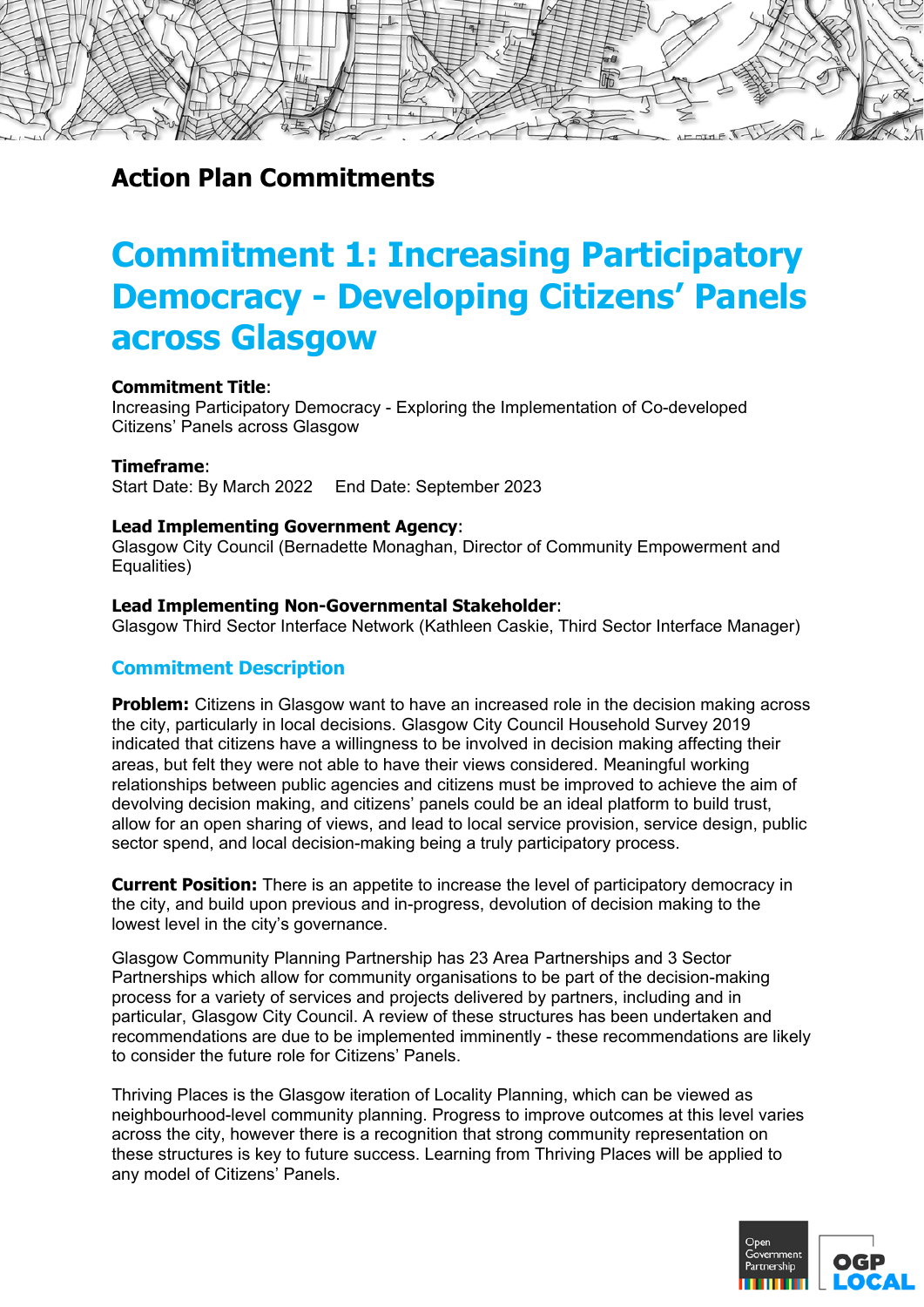

Various Participatory Budgeting pilots have been implemented in the city in the past few years to measure the appetite for local decision making, and to test the supporting processes and systems. These pilots made use of a Citizens' Panel element which proved to be invaluable in ensuring the processes were tailored to the local context and that local interests and priorities were represented throughout.

Area Partnerships are currently involved in spending the Local Open Spaces and Parks Fund  $(E1.5m)$ , decision making process includes local representatives and community groups.

**Action:** This commitment will explore options for implementing co-developed Citizens' Panels in Glasgow, learning from existing participatory processes in the city, and with our partners through the Open Government Partnership. Any implementation of Citizens' Panels will have an overall aim of increasing participatory democracy and demonstrate the influence of local people's input to the allocation of local resources and citizen led service redesign.

Glasgow has an aspiration to significantly increase participatory democracy processes with our citizens, having made incremental steps over a long period of time and using a variety of methods. As our work in the OGP develops we are keen to learn from others, test various approaches and measure the impact of each, and implement the approach that will work best for the citizens of Glasgow.

Co-creating the panels with citizens is vital; citizens will be involved from the earliest possible opportunity in the development stage. This current proposal builds on the evaluation findings. It extends participation to all local decisions about spend and services and establishes panels as a permanent feature of local governance.

**How the commitment will contribute to solving the problem:** If the proposed direction of travel is followed, and Citizens' Panels are implemented in Glasgow with a model that works for citizens, it will be key to agree a suite of performance measures for this. These measures will allow the city to track progress towards the expected outcome of increasing participatory democracy. Measures may include:

- Increased transparency in decision making processes for the allocation of local resources
- Increased number of citizens participating in local decision making
- Increased community ownership and management of local services

Alongside any performance measures there will be a need for an evaluation programme to appraise outputs. Evaluation is key to ensure best value and may also allow for 'softer' performance measures to be determined, such as:

- Strengthening of local democratic processes
- Culture of empowered communities
- **Enriched relationship between citizens and service providers**

A robust evaluation programme can also function as means to communicate to all citizens of Glasgow (whether participating in Citizens' Panels or not), the services in the city that have been improved through a citizen led approach, and the benefits of this approach.

This Open Government Commitment will need to ensure that developments are complimentary to existing processes and avoid duplication, with a recognition that existing processes may need to change/stop to do so. Key to success will be complementarity and synergy with existing processes such as:

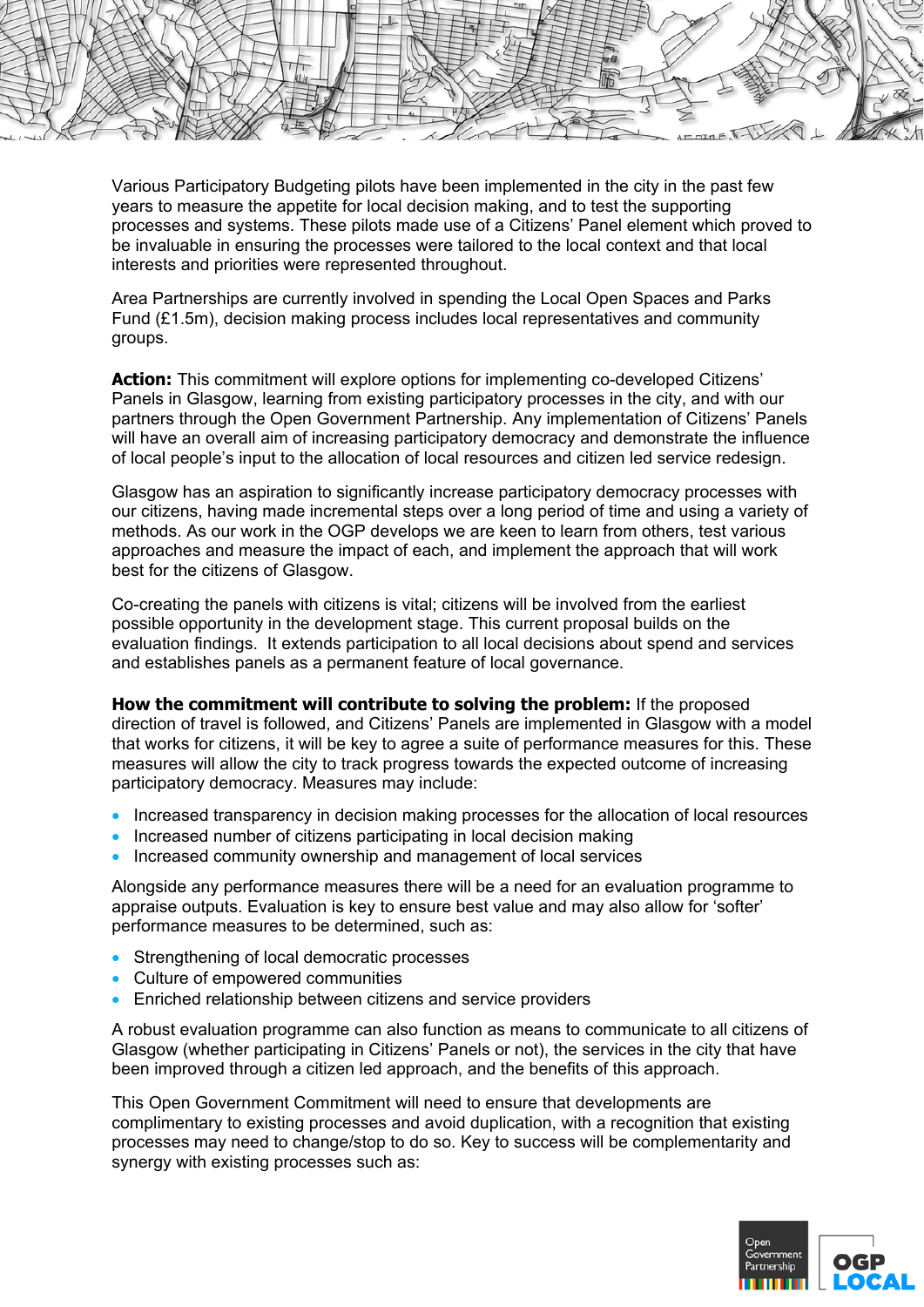

- Community Planning, particularly Area and Sector Partnerships
- Thriving Places / Locality Planning
- People Make Glasgow Communities / Asset Transfer Requests
- Participation Requests

# **Relationship to Open Government Strategic Vision**

## **Connection to long-term goal in the Open Government Strategic Vision:**

Participatory Democracy and devolving decisions to the lowest appropriate level in the city's governance - involving local people in decisions on local service provision, service design and public sector spend, and investigating local governance arrangements to achieve this such as Citizens Panels.

## **Primary Policy Area: Fiscal Openness, Inclusion**

**Primary Sector:** Public Services, Cross-Sectoral

## **Relevant OGP Value:** Public Participation and Inclusion

This commitment will explore, and subject to discussion seek to implement, an internationally recognised approach to increasing public participation. Glasgow will always ensure inclusivity in its approaches to participatory democracy, amending our ways of working to ensure that no citizen is not able to take part in the commitment.

# **Implementation: Milestones and Resources**

**Resources required to achieve this commitment:** Glasgow City Council staff time, Glasgow Third Sector Interface Network staff time, personal development for staff, citizens' time, and capacity building and development for citizens.

## **Are the resources needed to achieve this commitment secured?** Partially

**Additional Information:** As part of Glasgow's pandemic recovery programme, a Social Recovery Taskforce is operating until December 2021, with a particular output being a refreshed Glasgow Community Action Plan. Any commitment will need to take cognizance of this refreshed plan.

## Link to Social Recovery Taskforce webpage

Link to existing Glasgow Community Plan / Glasgow Community Action Plan webpage

## **Milestones**

| Output                                                                                              | <b>Start Date</b> | End Date          | Lead Agency                    | Lead Officer         | <b>Status</b> |
|-----------------------------------------------------------------------------------------------------|-------------------|-------------------|--------------------------------|----------------------|---------------|
| Develop approach to<br>participatory democracy,<br>particularly in reference<br>to Citizens' Panels | October<br>2021   | September<br>2023 | Glasgow<br><b>City Council</b> | <b>Shaw Anderson</b> | In progress   |

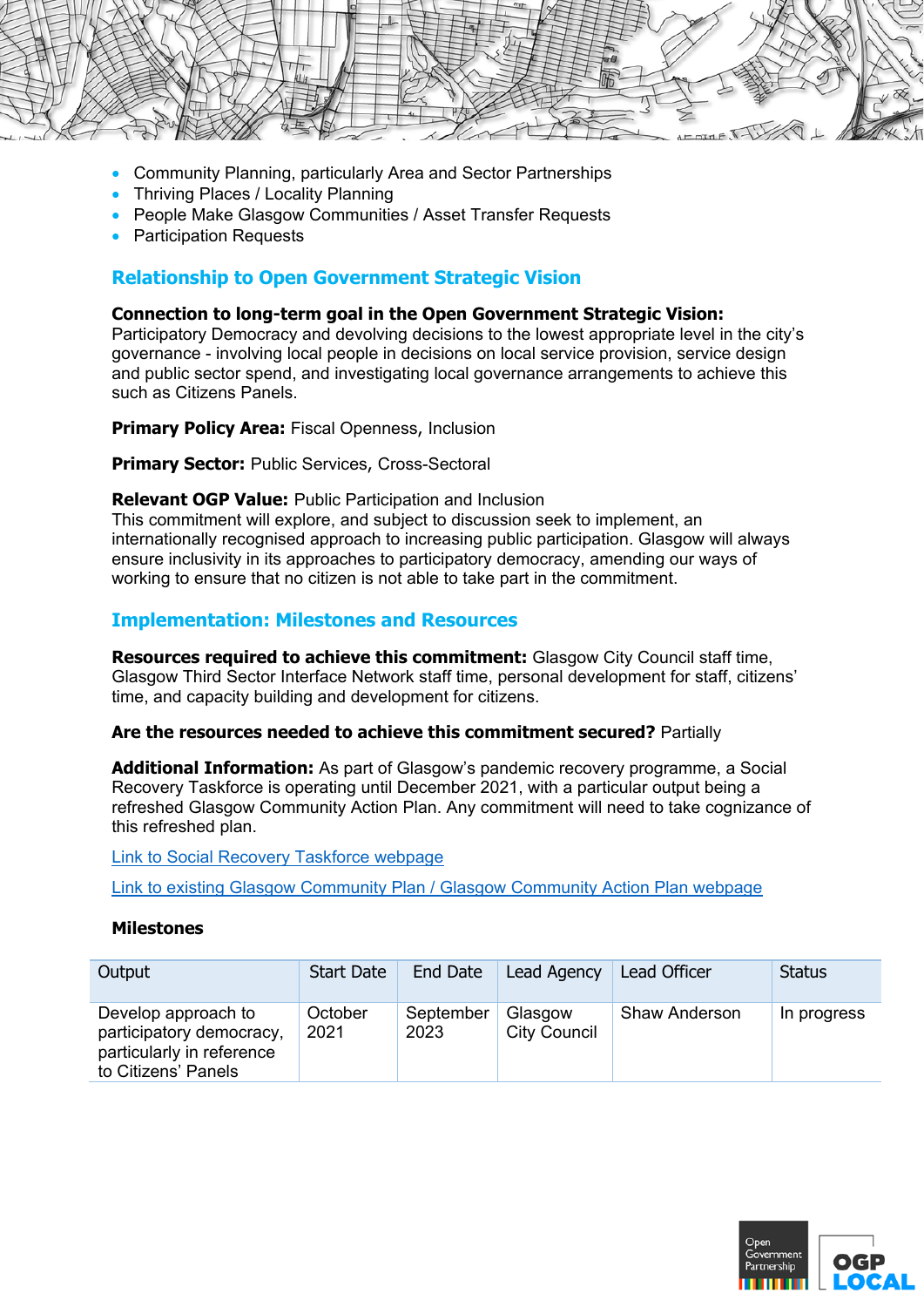

# **Commitment 2: Exploring an Open Digital Engagement Platform**

## **Commitment Title:**

Explore a co-created Open Digital Engagement Platform where citizens can share proposals for neighbourhood and city improvement, including on local spending, community ownership and service redesign proposals, and debate and vote online.

#### **Timeframe:**

Start Date: September 2021 End Date: September 2023

#### **Lead Implementing Government Agency:**

Glasgow City Council (Lead: Colin Birchenall, Chief Digital Officer, Coordinate: Julian Perera, Business Architecture and Analysis Manager)

#### **Lead Implementing Non-Governmental Stakeholder:**

Glasgow Third Sector Interface Network (Kathleen Caskie, Third Sector Interface Manager)

# **Commitment Description**

**Problem:** Communities and third sector organisations identified the need for an online resource where they could source ideas, access and share local information, collaborate and vote on local proposals. They were not clear how to obtain or share this information in the city without going to a number of sources. Without information in an easy to use and accessible digital platform, participating in local debate, citizens panels and decision making is difficult.

**Current Position:** The Council and other partners use a number of online tools to engage with communities. Most recently they have used the open source platform CONSUL, initially developed by Madrid, to allow voting on participatory budgeting proposals. It was used in a limited way in only two of the wards participating in the pilot. Following evaluation in 2019, progress with exploring the use of CONSUL as a tool for wider community engagement and for expanding participatory democracy has stalled and its capabilities, compared to other online engagement tools used by the Council and partners has not been tested.

**Action:** To review the capability of CONSUL with community groups and third sector organisations to assess whether it meets their needs compared to other digital sources of information, sharing and engagement already used by the Council and other partners. This will allow the Council and partners to prepare a business case for an online digital engagement platform that meets the needs identified by community groups and the third sector where they can source ideas, access and share local information, collaborate and vote on local proposals. A key requirement will be to consider how best to resource the running of any platform in conjunction with the third sector interface and other partners.

**How the commitment will contribute to solving the problem:** The ambition will be to deliver an easily accessible neighbourhood and citywide digital platform where local people can source ideas, access and share local information, collaborate and vote on local proposals. It will provide easily accessible current information (lined to our Open Data Hub commitment) to improve the capacity for people to take part in local and citywide decision-

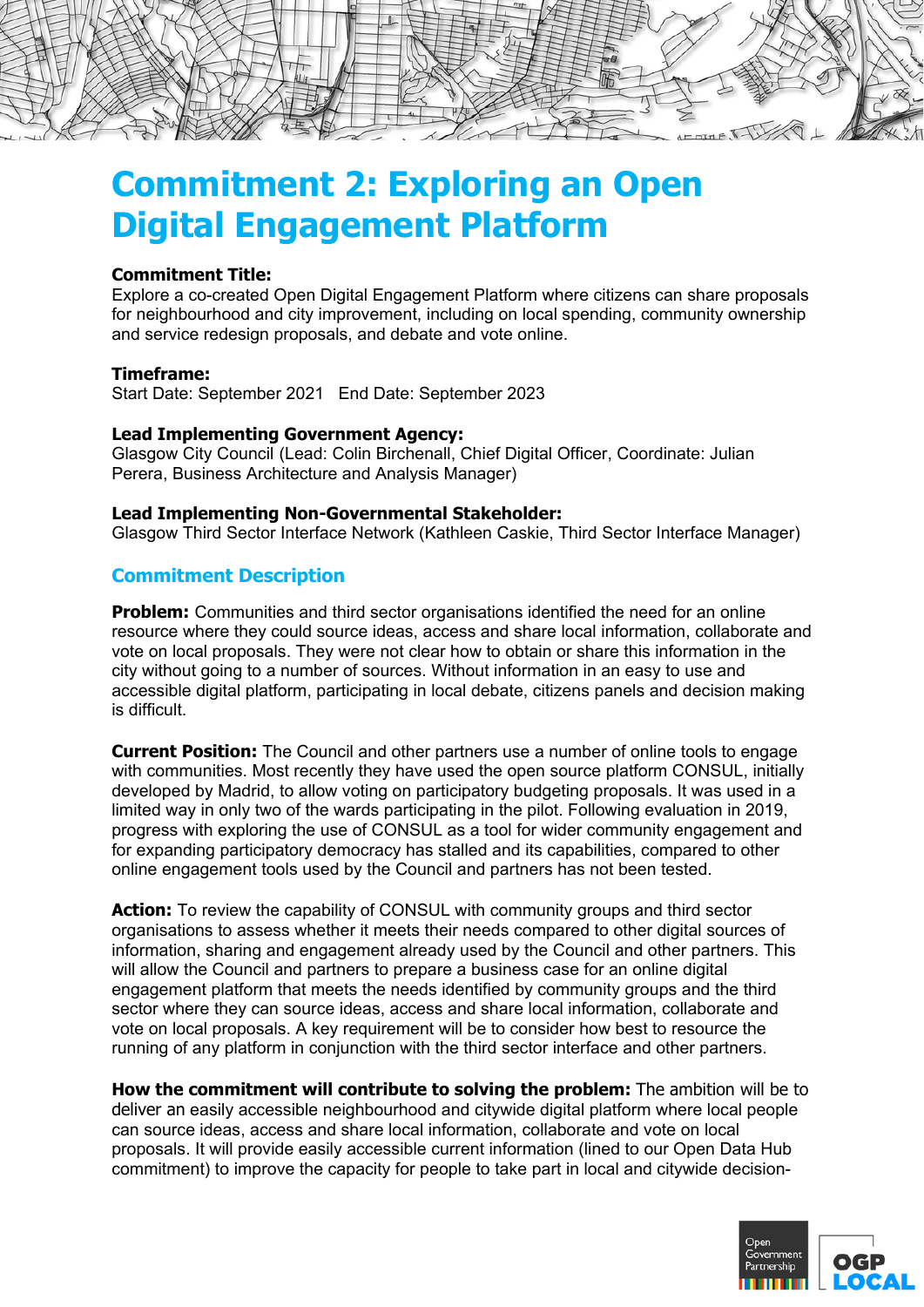

making, and be an Open Digital Platform co-created with citizens and communities to ensure it meets their needs and facilitates participatory democracy. The commitment will evidence that online participation has influenced policy, planning service redesign and local decision making.

# **Relationship to Open Government Strategic Vision**

**Connection to long-term goal in the Open Government Strategic Vision:** To Be Completed

**Primary Policy Area: Digital Governance, Open Data** 

**Primary Sector: Cross-sectoral** 

**Relevant OGP Values:** Transparency, Public Participation and Inclusion, and Technology/Innovation for Public Participation To Be Expanded

# **Implementation: Milestones and Resources**

**Resources required to achieve this commitment:** Under development

**Are the resources needed to achieve this commitment already secured?** No

## **Milestones**

To Be Completed

| Output | Start Date | End Date   Lead Agency   Lead Officer | <b>Status</b> |
|--------|------------|---------------------------------------|---------------|
|        |            |                                       |               |

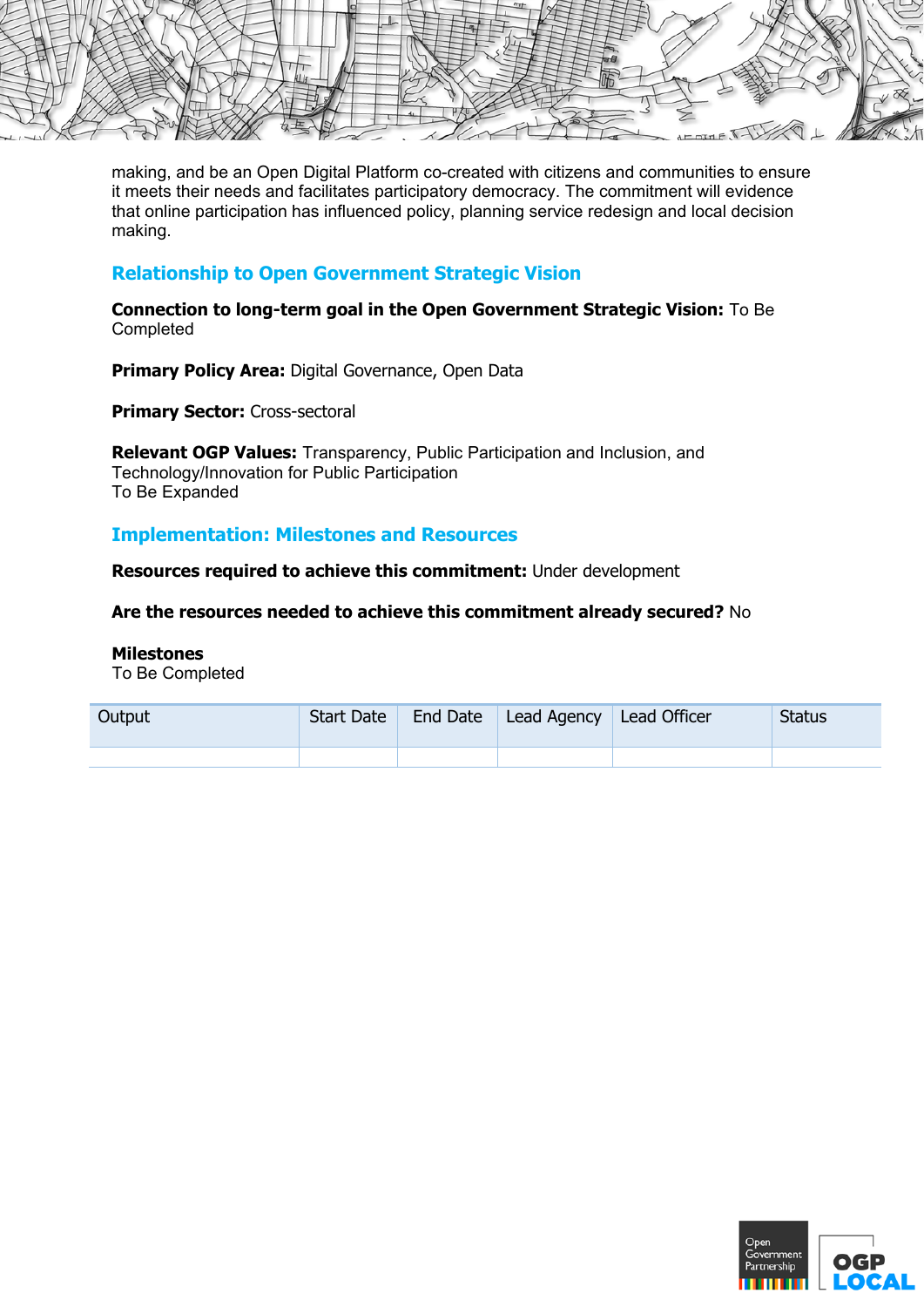

# **Commitment 3: Co-creating an Open Data Hub**

## **Commitment Title:**

Co-creating an Open Data Hub where citizens can access, and interact with, a broad range of datasets from Glasgow City Council and partner organisations.

#### **Timeframe:**

Start Date: September 2021 End Date: September 2023

#### **Lead Implementing Government Agency:**

Glasgow City Council (Kimberley Hose, Head of Business Intelligence and Stephen Sprott, Data Project Manager)

#### **Lead Implementing Non-Governmental Stakeholder:**

Glasgow Third Sector Interface Network (Kathleen Caskie, Third Sector Interface Manager)

# **Commitment Description**

**Problem:** Businesses, academics, communities and third sector organisations identified the need for greater access to data to support innovation and information to inform debate and local decision-making. By increasing the availability of open data we plan to increase transparency, empower communities, and enable service redesign and innovation.

**Current Position:** Glasgow City Council first started publishing open data in 2013 as part of Glasgow's Future Cities Demonstrator (Glasgow was the first UK's smart city demonstrator). We are in the process of relaunching the Open Data Portal, following a technical upgrade, that will make it easier to publish timely and up-to-date open data, and provide a suite of data visualisation tools that allows data to be presented in more meaningful ways than just raw tables (e.g. interactive maps, 3D models, dashboards, and data stories). As an example, the technology has recently been used to provide Councillors with an interactive "ward profile" that can provide insight into Electoral Wards including demographics, community assets, and service delivery trends.

Glasgow City Council has recently established an Open Data Working Group with city partners from across the public, academic and third sectors to adopt a city-wide approach to developing and implementing open data in the city.

**Action:** This commitment will deliver a co-created Open Data Hub where citizens can access, and interact with, a broad range of datasets from Glasgow City Council and partner organisations. This open data platform will provide access to not just raw datasets for communities but will provide interactive maps, dashboards, and data stories that will help communities to understand what the data means. The Hub will also provide data engagement and involvement opportunities through the creation of themed initiatives. It will be linked to our Open Digital Engagement Platform.

Through this Open Government Commitment, we will engage with a broad range of communities to set priorities for the scaling up the publication of open data, and to codevelop data visualisations (such as interactive maps and dashboards) that can be used to inform public debate and decision-making. The expected result of this action would be that

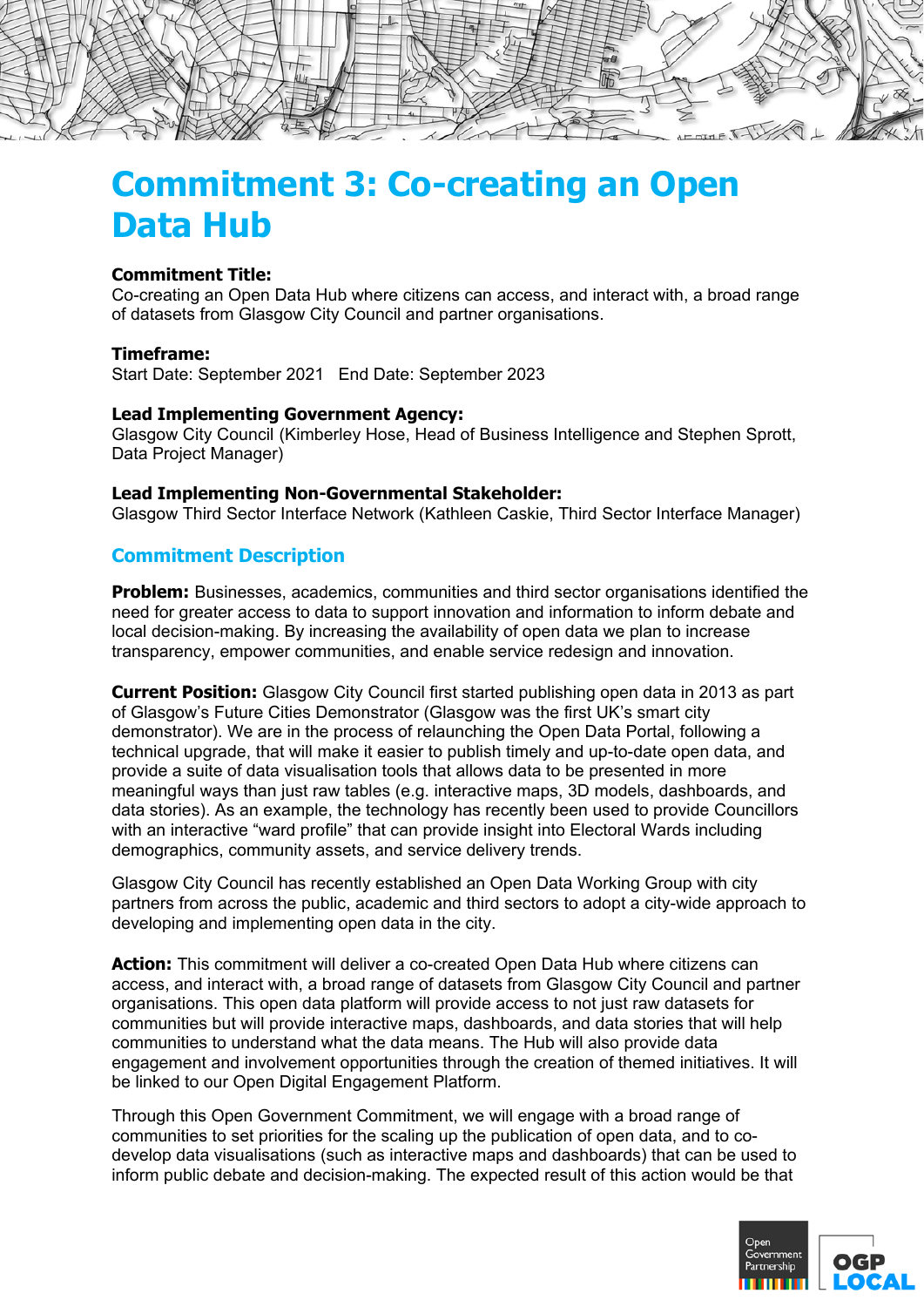$H = \sqrt{12}$ 

communities would have access to a broad range of datasets, informative visuals and interactive dashboards, and data stories (via story maps) that are informative and influence debate and decision-making. Within this work, we will test out the creation of 'initiatives' themed around particular data sets, where communities of interest come together to explore the impact.

**How the commitment will contribute to solving the problem:** The Open Data Hub commitment will co-create and deliver a city-wide repository of open data that contains a broad range of relevant datasets, visualisations, data stories and an engagement hub. It will provide an easily accessible set of neighbourhood and citywide dashboards that have been influenced by the needs of communities enabling informed community debate and decisionmaking. Within this commitment we will develop a meaningful set of targets that measure the impact that open data is having on transparency, Freedom of Information, community empowerment, service design, and innovation.

# **Relationship to Open Government Strategic Vision**

# **Connection to long-term goal in the Open Government Strategic Vision:** tbc

**Primary Policy Area: Digital Governance, Open Data** 

**Primary Sector: Cross-sectoral** 

**Relevant OGP Values:** Transparency, Public Participation and Inclusion, and Technology/Innovation for Public Participation To Be Expanded

# **Implementation: Milestones and Resources**

**Resources required to achieve this commitment:** Under development

## **Are the resources needed to achieve this commitment already secured?** No

**Additional Information:** The Open Data Hub will deliver on objectives aligned to the Digital Glasgow Strategy - open data, digital innovation and engagement. Link to Digital Glasgow Strategy

## **Milestones**

| Output                                                  | <b>Start Date</b> | End Date          | Lead Agency                                  | <b>Lead Officer</b>   | <b>Status</b>      |
|---------------------------------------------------------|-------------------|-------------------|----------------------------------------------|-----------------------|--------------------|
| Open Data - First Public<br>Launch                      | Ongoing           | September<br>2021 | Glasgow<br><b>City Council</b>               | <b>Stephen Sprott</b> | In Progress        |
| GCC Data Release (4<br>Phases)                          | September<br>2021 | September<br>2022 | Glasgow<br><b>City Council</b>               | <b>Stephen Sprott</b> | <b>Not Started</b> |
| <b>Citizen and Community</b><br><b>Engagement Phase</b> |                   |                   | tbc                                          | <b>Stephen Sprott</b> | <b>Not Started</b> |
| Partner Data Release (4<br>Phases)                      | February<br>2022  | November<br>2022  | tbc                                          | <b>Stephen Sprott</b> | <b>Not Started</b> |
| Open Data Promotion/<br>Campaign                        | <b>June 2022</b>  |                   | Glasgow<br><b>City Council</b><br>& Partners | Stephen Sprott        | Not Started        |

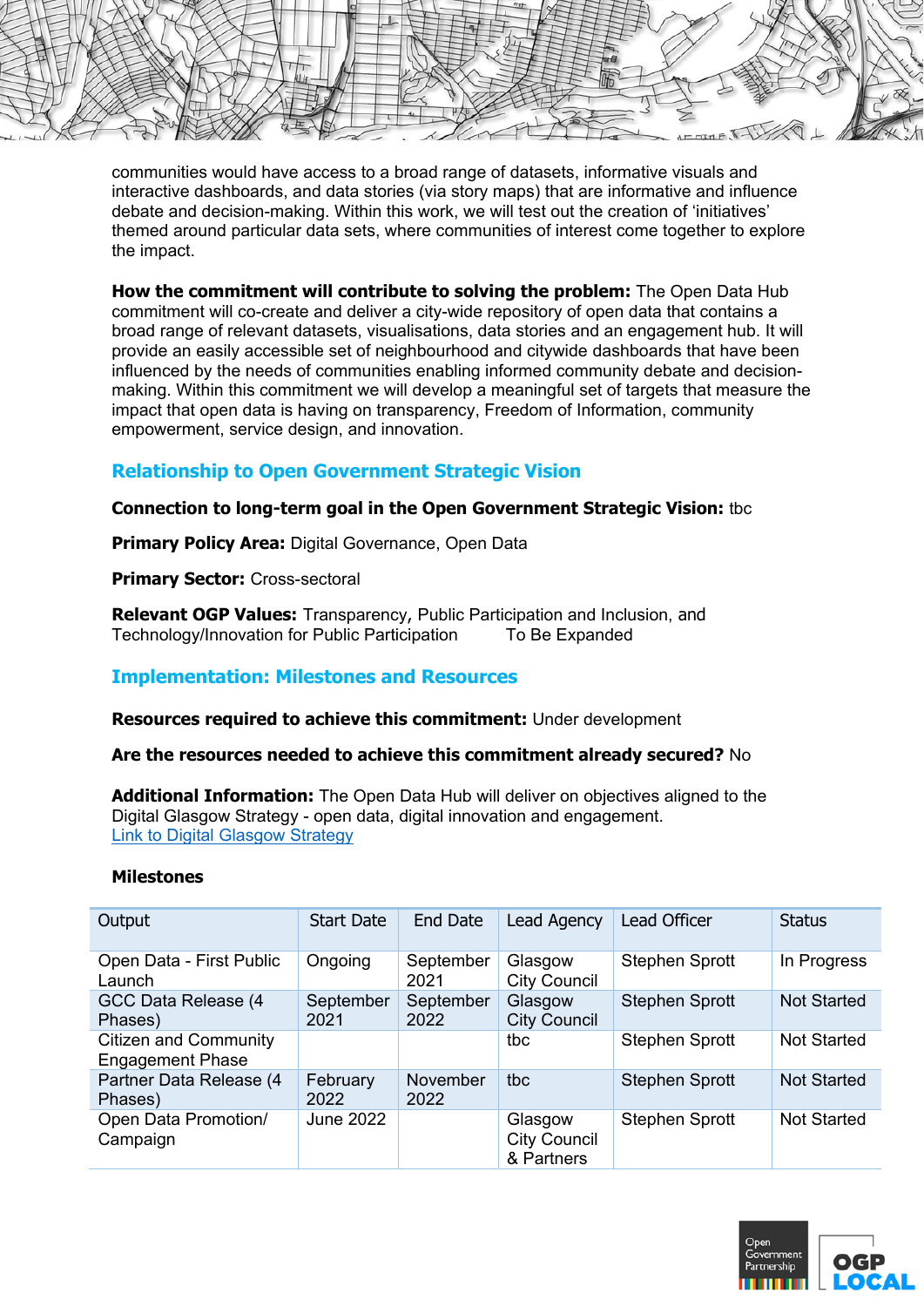

# **Commitment 4: Building Awareness and Communication on Open Government**

## **Commitment Title:**

Building Awareness and Communication on Open Government

## **Timeframe:**

Start Date: September 2021 End Date: September 2023

## **Lead Implementing Government Agency:**

Glasgow City Council (Vicky Bond, Public Relations Officer and Shaw Anderson, Partnership and Development Manager)

#### **Lead Implementing Non-Governmental Stakeholder:**

Glasgow Third Sector Interface Network (Kathleen Caskie, Third Sector Interface Manager)

# **Commitment Description**

**Problem:** Stakeholder participation is at the forefront of Open Government and this Action Plan has been co-created by government and non-governmental stakeholders. During our Action Plan development and co-creation processes, we have noted challenges to effective stakeholder participation and room for further improvement - this has included: a lack of awareness and knowledge on Open Government within stakeholders and communities; use of new open government language with limited awareness raising materials available; insufficient interest amongst stakeholders with reduced participation opportunities and channels during the COVID-19 pandemic; the pace of development has meant limited opportunities to build capacity within communities; and the ability to communicate the added value and benefits of stakeholder participation for our Community Planning Partners, especially within the Third Sector and communities. This experience has identified the need for and informed our approach to this Open Government commitment.

**Current Position:** Our Open Government Third Sector and Stakeholder workshop sessions were held with representation from community groups, the third sector, and Local Government - with participation from community groups, Community Councils, voluntary sector organisations, advice charities and Elected Members. Part of the work undertaken at this stage was to raise awareness of the Open Government Partnership and what Glasgow's involvement means. Glasgow will undertake a final Public Consultation on the Open Government Action Plan in September 2021, providing a further opportunity for engagement and a public conversation on Open Government. This Public Consultation will be essential in developing our communications plan and tools to improve awareness and in how we share progress and results with the public.

We have used digital media channels in developing this Open Government Action Plan including the Open Government webpage hosted on the Glasgow City Council and making information available on Twitter and Facebook – and will now develop an Open Government Communications Plan to ensure we are using all appropriate channels to maximise engagement and participation. This commitment will address a key improvement action within our strategic vision - increasing participation and reach to under-represented and more diverse stakeholders for future engagement and co-creation processes.

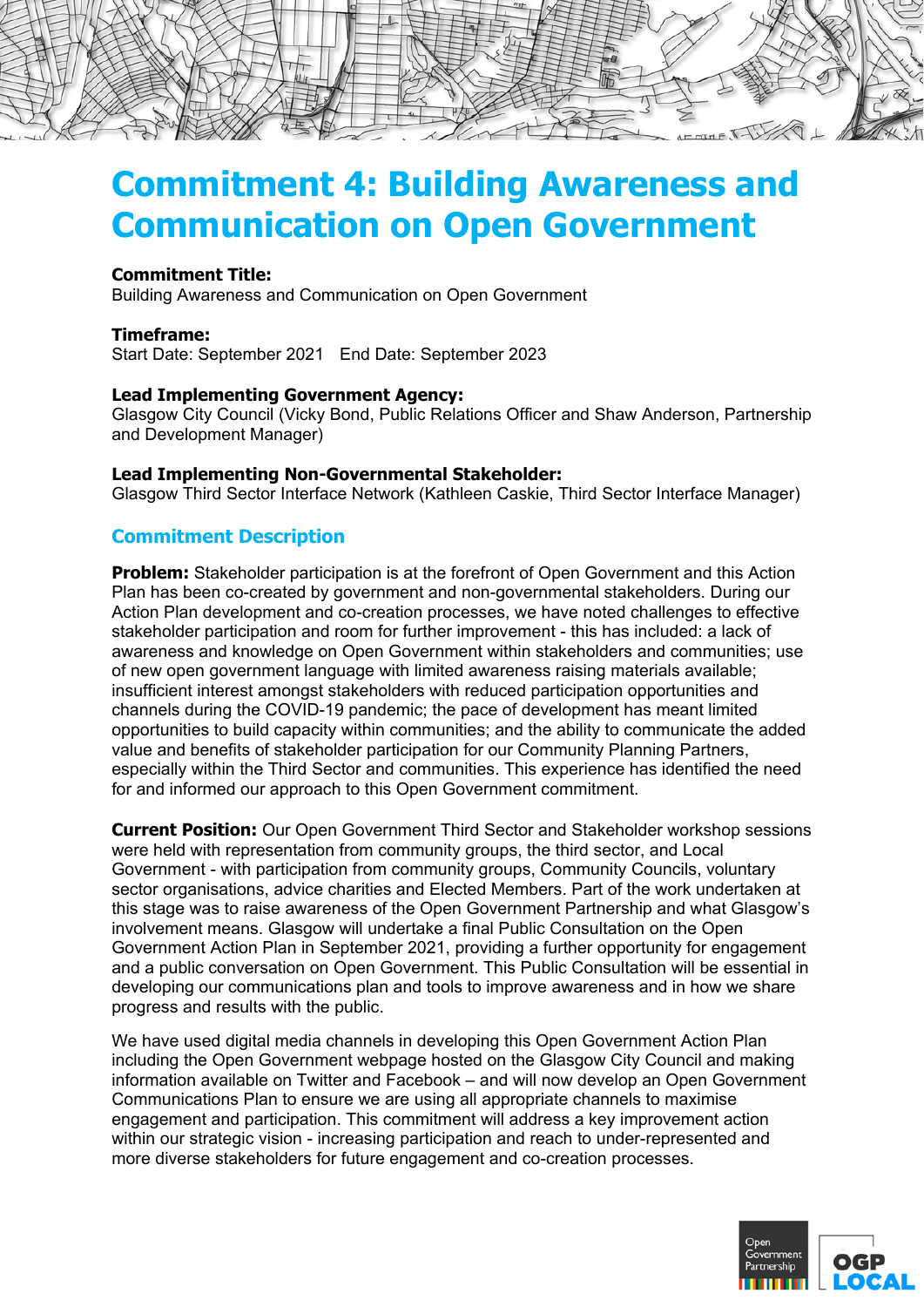**Action:** The Building Awareness and Communications on Open Government commitment will be an important feature in the continuing collaboration of government and nongovernment stakeholders - building a strong open government communications plan and raising awareness and capacity on open government across all stakeholders. This commitment will be forward facing and aim to improve public communication and participation for ongoing engagement, Action Plan implementation, and looking forward to our second Open Government Action Plan for Glasgow.

Communication plays a fundamental role in Open Government, promoting greater transparency and participation which in turn leads to better policy making and service delivery. This first Open Government Action Plan for Glasgow will use communication as a lever for open government to achieve: improved awareness of Open Government within stakeholders and communities; increased levels of engagement and participation in our open government co-creation process; expanding and building strong open government networks to ensure we work with more people; use all appropriate channels to maximise engagement and participation, including social media, linked to our Open Digital Engagement Platform commitment; increase participation and reach to under-represented groups and involve more diverse stakeholders for future engagement and co-creation processes; and actively share progress, outcomes and impacts with our communities and citizens.

**How the commitment will contribute to solving the problem:** Building awareness and communications on Open Government in the city will involve developing awareness, knowledge and capacity on open government across Glasgow City Council, our Community Planning Partners and stakeholders, and within the Third Sector and Communities. This will allow us to expand our open government community within Glasgow to inform our Action Plan commitments and further incorporate our open government vision across Local Government and public sector partners. It will ensure Glasgow develops the co-creation process, increase levels of engagement and participation, and benefit from enhanced and innovative techniques and methodologies.

Our Communications Plan will include performance measures to allow us to track progress towards the expected outcome of increased awareness and participation in open government - it is anticipated this will capture performance measures and 'softer' assessment measures including:

- Improved awareness and knowledge on Open Government within public sector stakeholders - number of awareness and continuing professional development sessions delivered;
- Increased number of citizens participating in open government co-creation processes and engaging and interacting with open government networks and platforms;
- Increased discussion and debate between government and non-governmental stakeholders facilitated by digital platforms and increased social media presence;
- Increased representation and participation from under-represented groups and diverse stakeholders; and
- Increased transparency, stakeholder participation, and access to information.